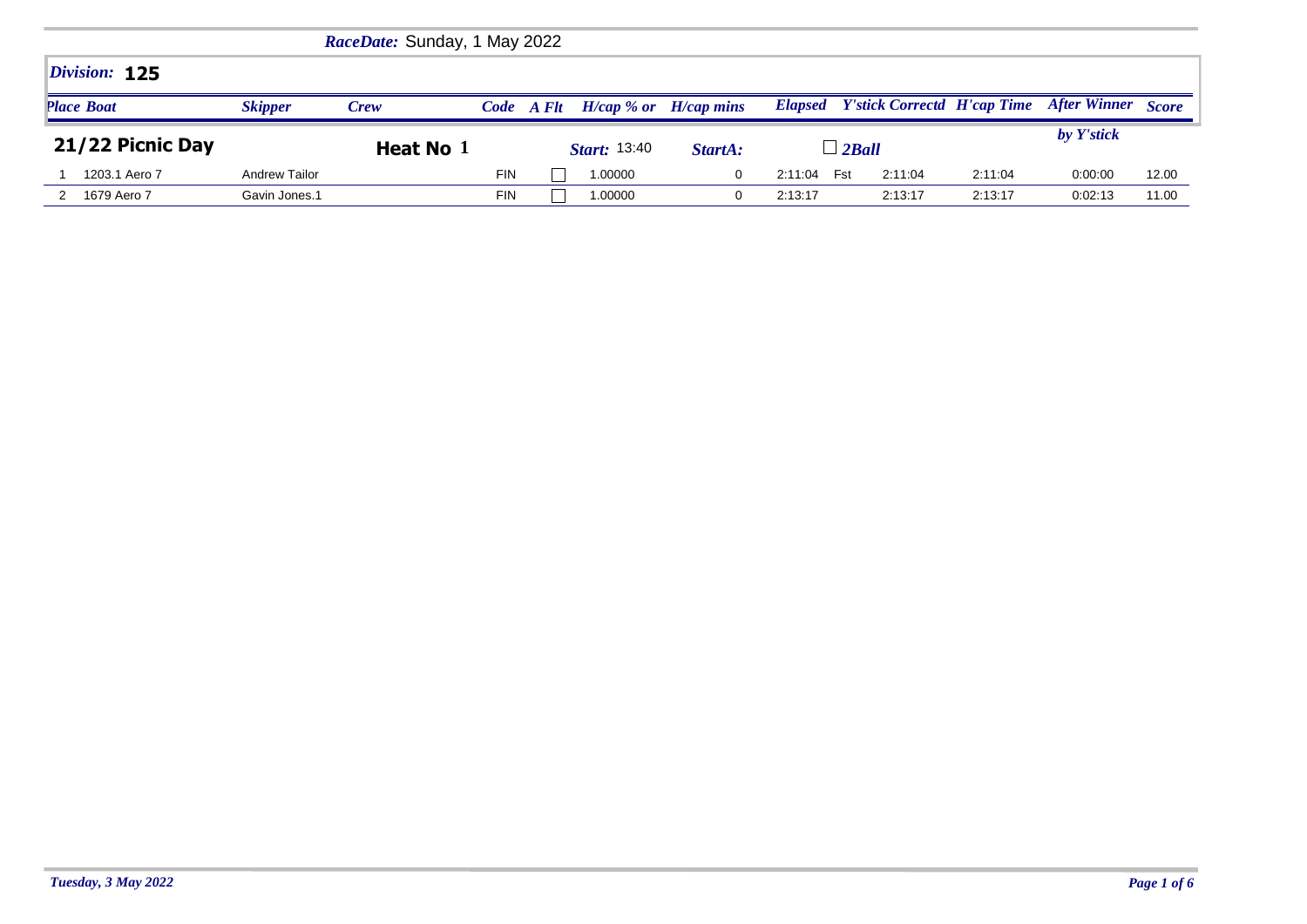| RaceDate: Sunday, 1 May 2022 |                |                      |            |            |                           |                      |         |     |                                            |         |                           |       |
|------------------------------|----------------|----------------------|------------|------------|---------------------------|----------------------|---------|-----|--------------------------------------------|---------|---------------------------|-------|
| Division: Cruiser 2          |                |                      |            |            |                           |                      |         |     |                                            |         |                           |       |
| <b>Place Boat</b>            | <b>Skipper</b> | Crew                 |            | Code A Flt | $H/cap$ % or $H/cap$ mins |                      |         |     | <b>Elapsed</b> Y'stick Correctd H'cap Time |         | <b>After Winner</b> Score |       |
| 21/22 Picnic Day             |                | Heat No 1            |            |            | <b>Start:</b> 13:30       | <b>StartA: 13:35</b> |         |     | $\Box$ 2Ball                               |         | by Y'stick                |       |
| N39 Up Tempo                 | Don Mullaley   | Jonathan.AndrewSimon | <b>FIN</b> |            | 1.00000                   | -8                   | 2:38:55 | Fst | 2:38:55                                    | 2:46:55 | 0:00:00                   | 15.00 |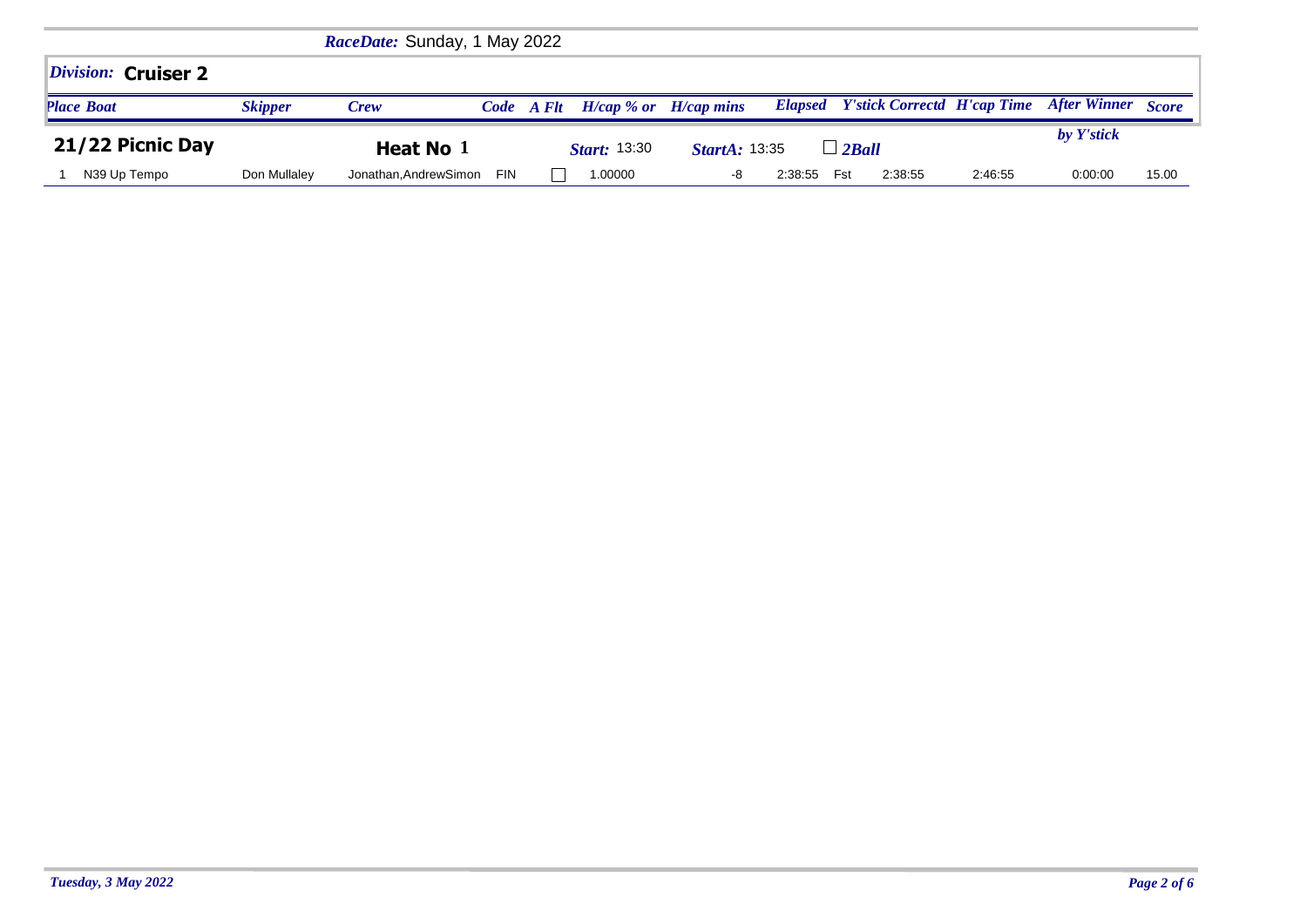|      | RaceDate: Sunday, 1 May 2022 |                |                                   |            |  |                     |                           |         |                                            |         |                           |       |  |  |
|------|------------------------------|----------------|-----------------------------------|------------|--|---------------------|---------------------------|---------|--------------------------------------------|---------|---------------------------|-------|--|--|
|      | Division: Cruiser 34         |                |                                   |            |  |                     |                           |         |                                            |         |                           |       |  |  |
|      | Place Boat                   | <b>Skipper</b> | <b>Crew</b>                       | Code A Flt |  |                     | $H/cap$ % or $H/cap$ mins |         | <b>Elapsed</b> Y'stick Correctd H'cap Time |         | <b>After Winner Score</b> |       |  |  |
|      | 21/22 Picnic Day             |                | Heat No 1                         |            |  | <b>Start: 13:35</b> | <b>StartA: 13:40</b>      |         | $\Box$ 2Ball                               |         | by Y'stick                |       |  |  |
|      | 6998 Farr Fetched            | Paul Roux      | <b>Farzin Attar</b>               | <b>FIN</b> |  | 1.00000             |                           | 2:26:38 | Fst<br>2:26:38                             | 2:19:38 | 0:00:00                   | 15.00 |  |  |
| 2    | N1 Adrenalin Rush            | lan Smart      | Garry, Jo                         | <b>FIN</b> |  | 1.00000             | 10                        | 2:14:18 | 2:42:43                                    | 2:30:36 | 0.16:05                   | 14.00 |  |  |
| 3    | M7264 Reddy or Knot          |                | Graeme Pennifold Melita Pennifold | <b>FIN</b> |  | 1.00000             | -2                        | 2:17:54 | 2:32:38                                    | 2:34:50 | 0.06:00                   | 13.00 |  |  |
|      | N62 Weatherwax               | David Adam     | Robert Adam                       | <b>FIN</b> |  | 1.00000             | 0                         | 2:47:31 | 2:38:25                                    | 2:38:25 | 0:11:47                   | 12.00 |  |  |
| 5    | N502 Meggie 2                | Peter Twiby    | Kayt Davies, Jo Charles           | <b>FIN</b> |  | 1.00000             | 3                         | 2:55:09 | 2:54:52                                    | 2:51:53 | 0.28:14                   | 11.00 |  |  |
| (6)  | N28 Windmill                 | Ben Ralph      | Gray Ralph, Miller                | OD         |  | 1.00000             | 8                         |         |                                            |         |                           | 9.47  |  |  |
| (6)  | N87 Gypsy II                 | John Collier   | Chris Culll                       | OD         |  | 1.00000             | 18                        |         |                                            |         |                           | 5.32  |  |  |
| (10) | R39 Abby Road                | Matt Wilmot    | Colin Scott                       | <b>DNF</b> |  | 1.00000             | 0                         |         |                                            |         |                           | 6.00  |  |  |
|      | (10) N111 Stella             | Peter Snow     | Marilyn Snow, Ruth<br>Wilson      | <b>DNF</b> |  | 1.00000             | 30                        |         |                                            |         |                           | 6.00  |  |  |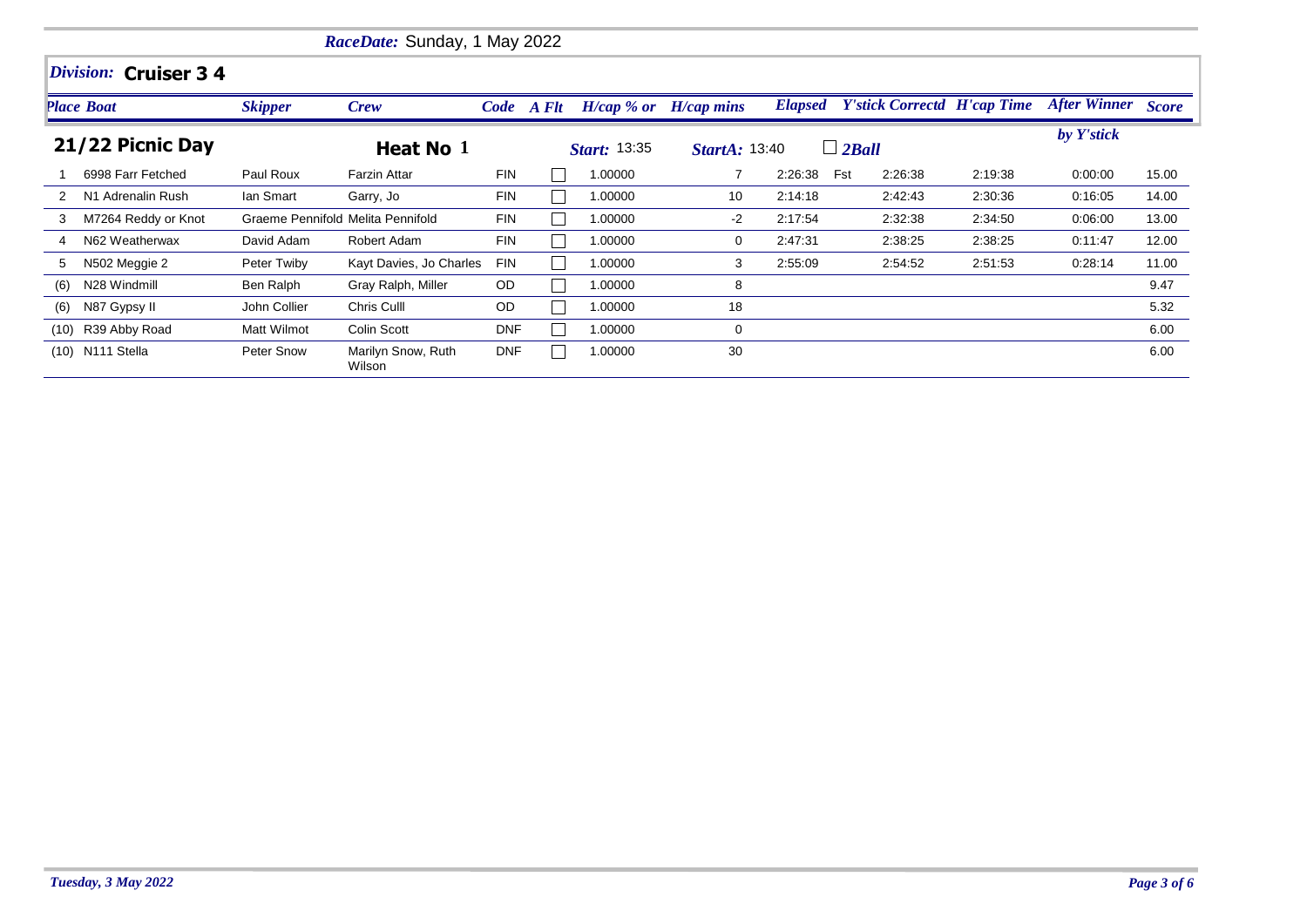|     | <i>RaceDate:</i> Sunday, 1 May 2022 |                      |                       |            |                             |                     |                           |         |                                            |         |                    |       |  |  |  |
|-----|-------------------------------------|----------------------|-----------------------|------------|-----------------------------|---------------------|---------------------------|---------|--------------------------------------------|---------|--------------------|-------|--|--|--|
|     | Division: H16                       |                      |                       |            |                             |                     |                           |         |                                            |         |                    |       |  |  |  |
|     | <b>Place Boat</b>                   | <b>Skipper</b>       | Crew                  |            | Code A Flt                  |                     | $H/cap$ % or $H/cap$ mins |         | <b>Elapsed</b> Y'stick Correctd H'cap Time |         | After Winner Score |       |  |  |  |
|     | 21/22 Picnic Day                    |                      | Heat No 1             |            |                             | <b>Start:</b> 13:45 | <b>StartA: 13:50</b>      |         | $\Box$ 2Ball                               |         | by Y'stick         |       |  |  |  |
|     | 115666 Budgie Smuggler              | <b>Trevor Hughes</b> | Elizabeth Smith       | <b>FIN</b> | $\vert\bm{\mathsf{v}}\vert$ | 1.00000             | $12 \overline{ }$         | 2:12:42 | Fst<br>2:12:42                             | 2:00:42 | 0:00:00            | 45.00 |  |  |  |
| 2   | 112188 Crack n Wood                 | Lance Wood           | Lucinda Crisp         | FIN        | $\vert\bm{\mathsf{v}}\vert$ | 1.00000             | 10                        | 2:13:32 | 2:13:32                                    | 2:03:32 | 0:00:50            | 44.00 |  |  |  |
| 3   | 114659 Hobie Wan Kenobi Andy Perver |                      | Anna Perver           | FIN        |                             | 1.00000             | 15                        | 2:20:24 | 2:20:24                                    | 2:05:24 | 0:07:42            | 43.00 |  |  |  |
| 4   | 115092 One More                     | <b>Jess Symonds</b>  | <b>Finley Symonds</b> | <b>FIN</b> | $\vert\bm{\mathsf{v}}\vert$ | 1.00000             | 8                         | 2:14:00 | 2:14:00                                    | 2:06:00 | 0:01:18            | 42.00 |  |  |  |
| 5   | 43 Sails Machine                    | Glenn Fairey         | Rene Hawkin           | <b>FIN</b> | $\vert\boldsymbol{v}\vert$  | 1.00000             | $12 \overline{ }$         | 2:23:15 | 2:23:15                                    | 2:11:15 | 0:10:33            | 41.00 |  |  |  |
| 6   | 111984 Six-1-go                     | Steve Harland        | Toni Ilich            | <b>FIN</b> |                             | 1.00000             | 15                        | 2:27:48 | 2:27:48                                    | 2:12:48 | 0:15:06            | 40.00 |  |  |  |
| (7) | 115082 Fat Chance                   | Rod Hodgkin          | Lucy Bromell          | <b>OD</b>  | V                           | 1.00000             | 11                        |         |                                            |         |                    | 28.89 |  |  |  |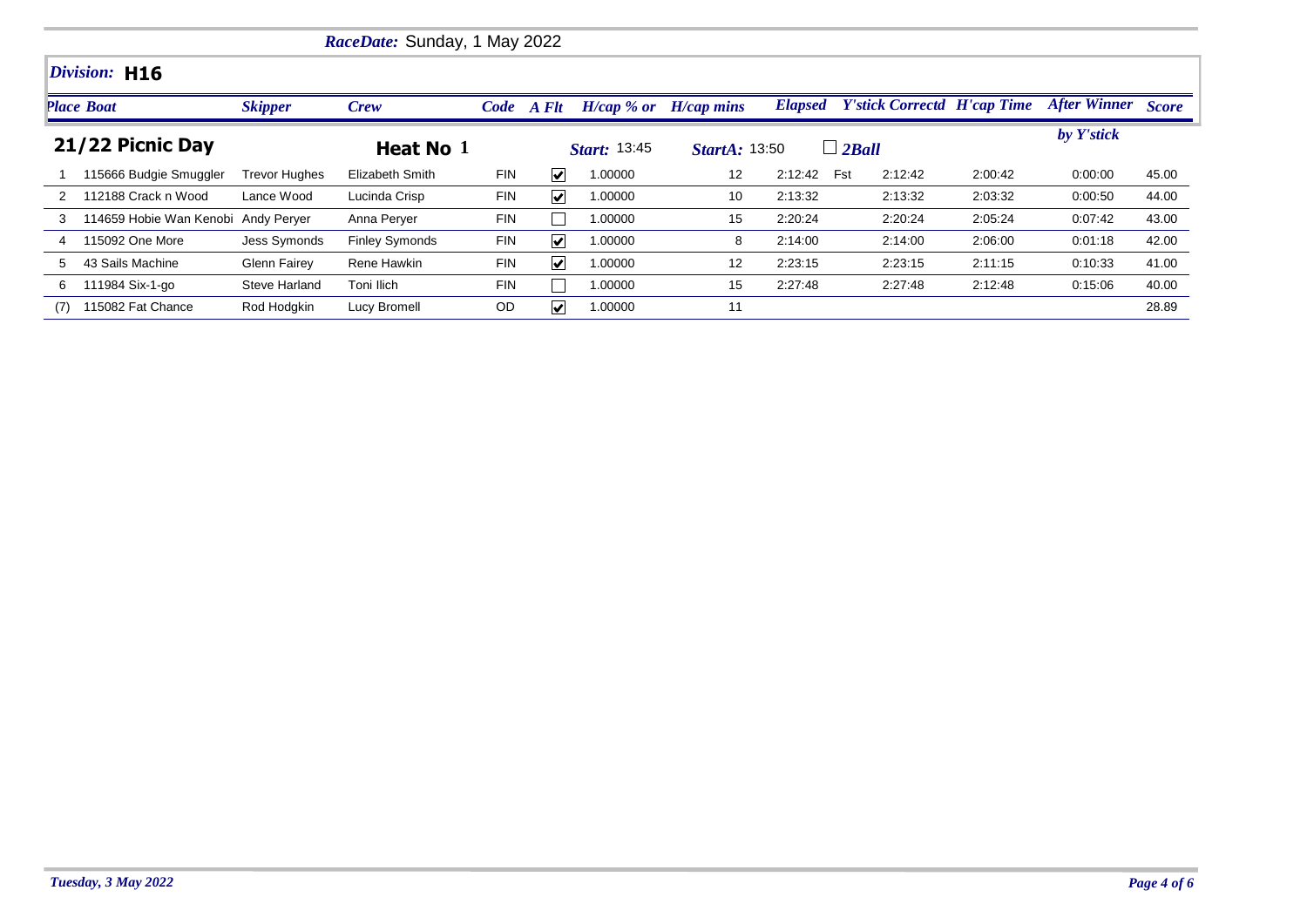| <i>RaceDate:</i> Sunday, 1 May 2022 |                       |              |            |                     |         |                           |                |                                    |         |                           |       |  |  |  |
|-------------------------------------|-----------------------|--------------|------------|---------------------|---------|---------------------------|----------------|------------------------------------|---------|---------------------------|-------|--|--|--|
| Division: Juniors                   |                       |              |            |                     |         |                           |                |                                    |         |                           |       |  |  |  |
| <b>Place Boat</b>                   | <b>Skipper</b>        | <b>Crew</b>  |            | Code A Flt          |         | $H/cap$ % or $H/cap$ mins | <b>Elapsed</b> | <b>Y'stick Correctd H'cap Time</b> |         | <b>After Winner Score</b> |       |  |  |  |
| 21/22 Picnic Day                    | Heat No 1             |              |            | <b>Start: 13:55</b> |         | StartA:                   | $\perp$ 2 Ball |                                    |         | by Y'stick                |       |  |  |  |
| 11947                               | Alex Eyles            |              | <b>FIN</b> |                     | 1.00000 | 0                         | Fst<br>1:18:26 | 1:18:26                            | 1:18:26 | 0:00:00                   | 12.00 |  |  |  |
| NYC4<br>2                           | Ottilia               | Lucas.Monica | <b>FIN</b> |                     | 1.00000 | $\Omega$                  | 1:46:03        | 2:07:31                            | 2:07:31 | 0.49:05                   | 11.00 |  |  |  |
| NYC3<br>3                           | Hayden Padayach Johna |              | <b>FIN</b> |                     | 1.00000 | $-2$                      | 2:01:28        | 2:26:03                            | 2:28:27 | 1:07:37                   | 10.00 |  |  |  |
| 11935<br>(5)                        | Nathan Padayach       |              | <b>DNF</b> |                     | 1.00000 |                           |                |                                    |         |                           | 8.00  |  |  |  |